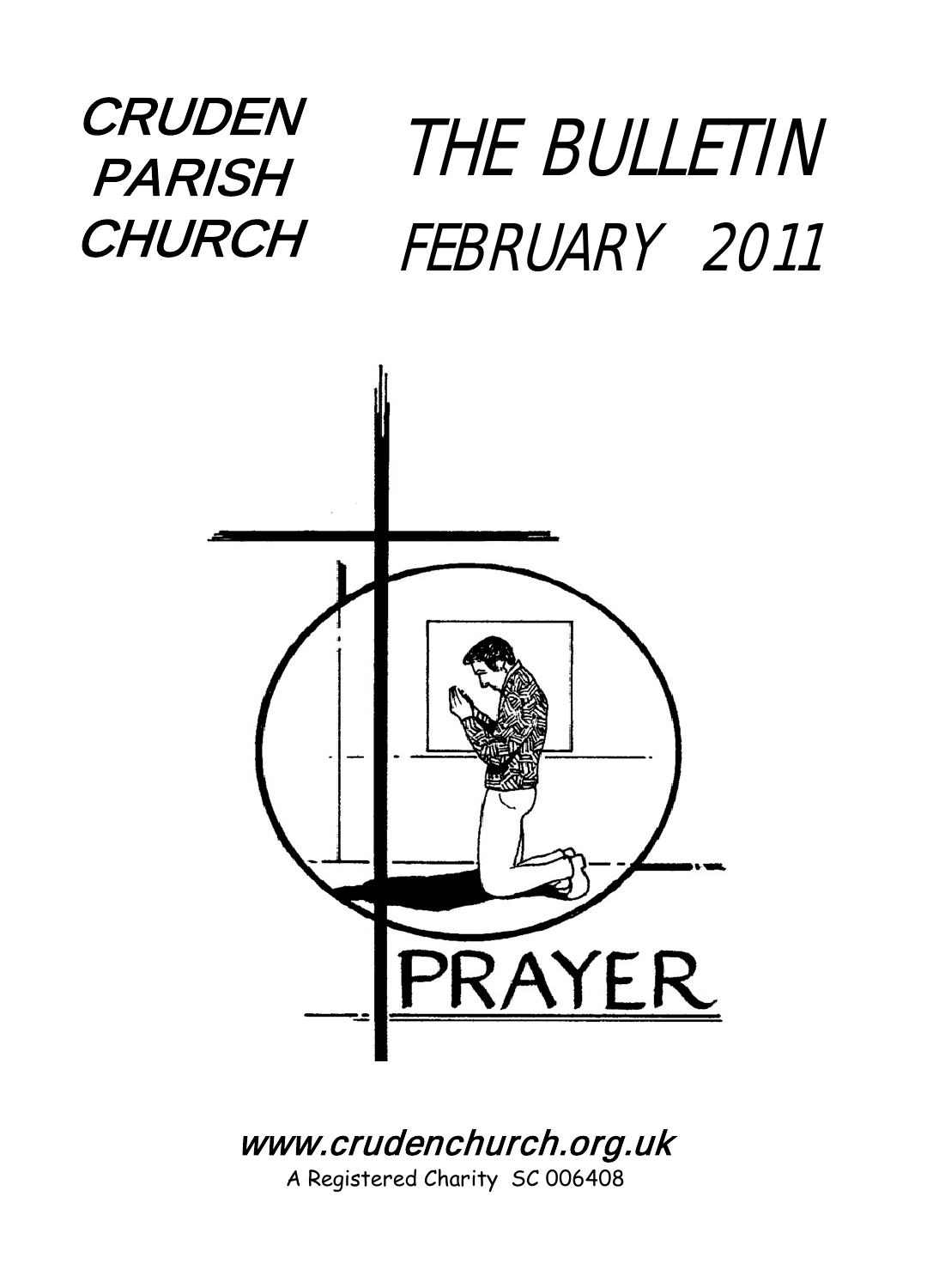# **DIARY DATES**

# **FEBRUARY 2011**

### EACH WEEK

Sundays 10 am Children's Sunday Club in the Church & Stables

| Wednesday 2nd:  |                      | Coffee and Chat                                                                                   | 10.30 am           | Hall |  |  |  |
|-----------------|----------------------|---------------------------------------------------------------------------------------------------|--------------------|------|--|--|--|
| Sunday 6th      | $\ddot{\cdot}$       | <b>MORNING SERVICE</b>                                                                            | 10.00 am           |      |  |  |  |
| Sunday 13th     | $\ddot{\phantom{a}}$ | <b>MORNING SERVICE</b>                                                                            | $10.00 \text{ am}$ |      |  |  |  |
| Monday $14th$ : |                      | $7.30 \text{ pm}$<br>Watch and Talk Group<br>in the home of Marilyn Samways, Burnview, Cruden Bay |                    |      |  |  |  |
| Wednesday 16th  |                      | : Choir Practice                                                                                  | $7.30 \text{ pm}$  | Hall |  |  |  |
| Thursday 17th : |                      | Walking Group Planning Meeting 7.30 pm                                                            |                    | Hall |  |  |  |
| Sunday 20th     | $\ddot{\cdot}$       | <b>MORNING SERVICE</b><br>$10.00$ am<br>ANNUAL GUIDE THINKING DAY SERVICE                         | Church             |      |  |  |  |
| Monday 21st     | $\ddot{\cdot}$       | <b>Kirk Session</b>                                                                               | $7.30 \text{ pm}$  | Hall |  |  |  |
| Sunday 27th :   |                      | <b>MORNING SERVICE</b>                                                                            | $10.00$ am         |      |  |  |  |
| Monday 28th     | $\therefore$         | The Guild Rev Stephen Emery                                                                       | $7.30 \text{ pm}$  | Hall |  |  |  |

THE NEXT ISSUE OF THE BULLETIN WILL COME OUT ON **27 FEBRUARY**. Copy for inclusion to be handed in to the Manse as soon as possible.

#### **FEBRUARY HYMN BOOK - CH4**

COFFEE and CHAT CHURCH HALL WEDNESDAY 2 MARCH 10.30 am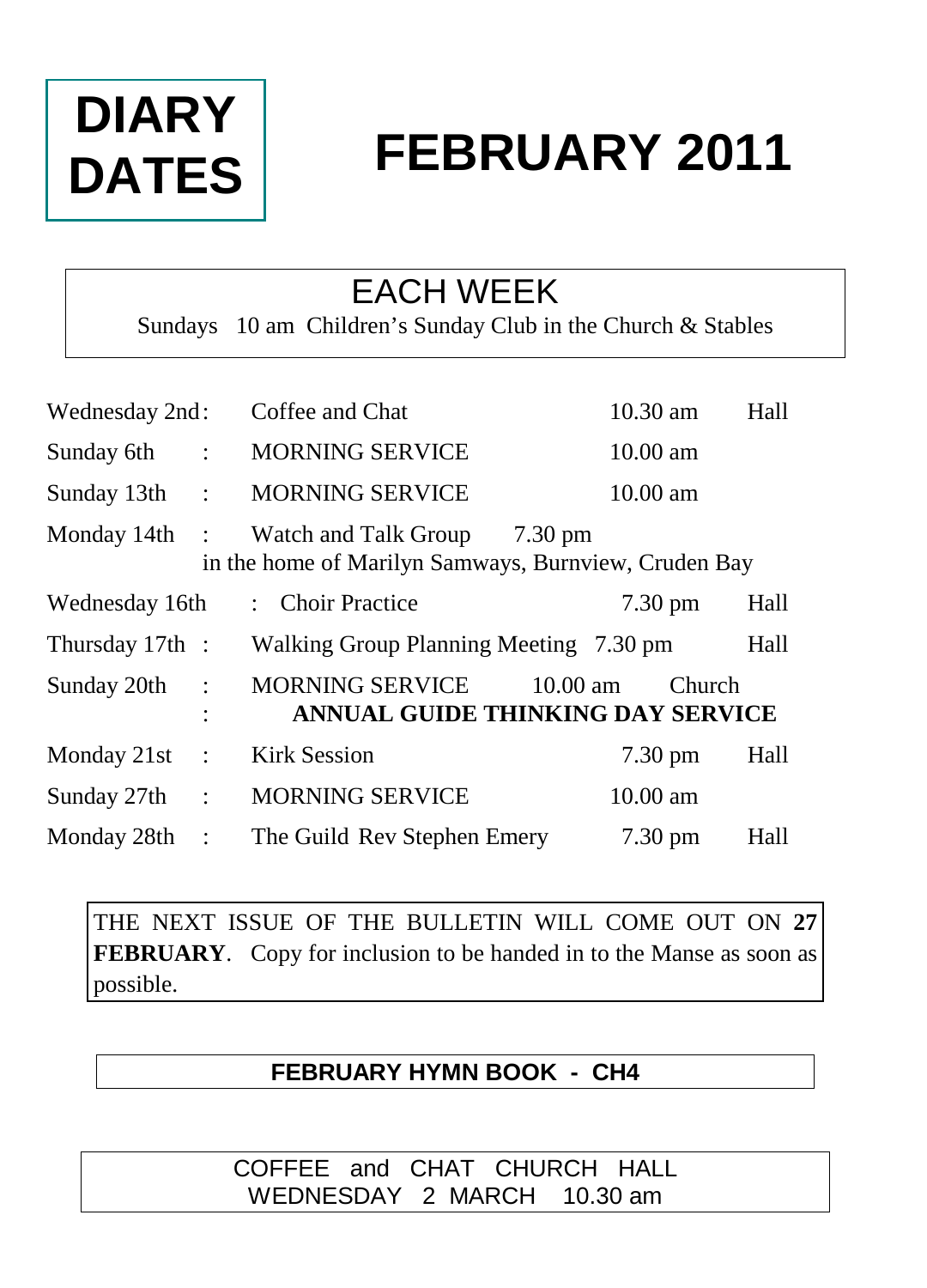# FROM THE MINISTER 26 January 2011

Dear Friends

#### **Cruden Old Church**

As I write this I am very much looking forward to Sunday and our Communion Service when we shall be back in the church for the first time since the middle of October. The treatment of the wet rot has been completed and all that is left to do is to paint the east gallery stairwell. I am most grateful to all our church attenders for their patience while being crammed into the smaller space of the hall for our Sunday morning services.

The next part of the project is the installation of new windows in the sanctuary and I am hoping this will take place in the spring. We should know in February how successful we have been in applying for grants. If we do not get as much as we are hoping for, we might have to scale back on the number of windows to be replaced at this stage. Our fundraising must go on and the Kirk Session is very grateful to all who have contributed to us raising, through the Parish Appeal and various fundraising events, a total of approximately £15,000. I hope to say more about the fundraising next month.

#### **What do you know about the Bible**

For once, it seems that the media have been interested in the bible because there has been a lot said about this year being the 400th anniversary of the Authorised Version otherwise known as the King James Version. To celebrate this anniversary Cruden Parish Church is going to go back in time for the 4 weeks of February. Our bible readings will be taken from the Authorised Version and, apart probably from Thinking Day, all the hymns sung will be hymns used during most of the time the only bible available was the Authorised Version, choosing from such hymns that were retained in CH4. To complete the step back in time, the order of the service will be what was the norm before modern translations first appeared in our churches.

Also to mark the anniversary there will be opportunity for people to discover more about how the bible was composed, its contents decided on and handed down through the generations. See the details of this on the next page.

Your friend and minister

Rodges Neilso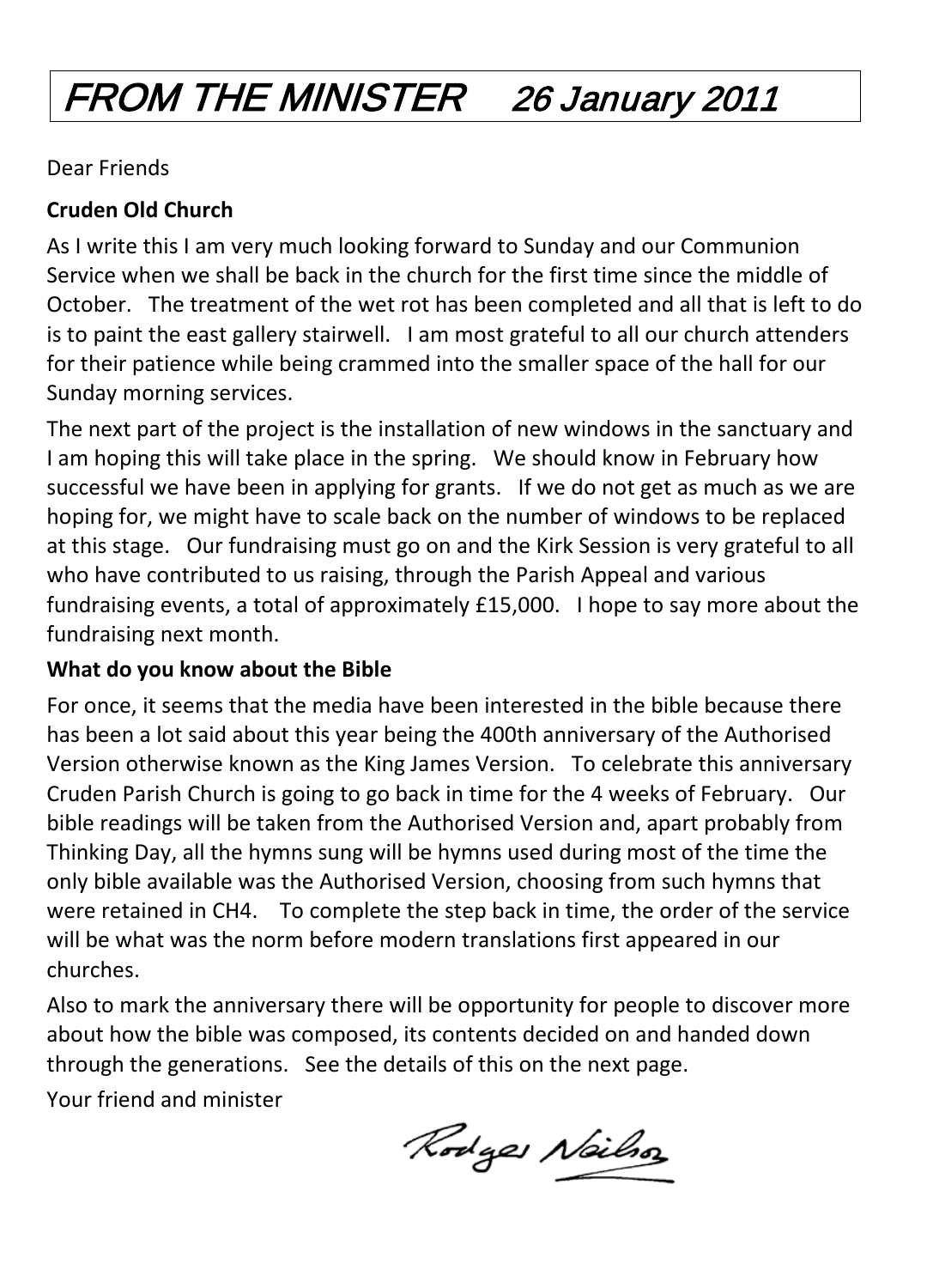

400th ANNIVERSARY<br>OF THE KING JAMES BIBLE

# FOCUS ON THE BIBLE

During February in Cruden Church, bible readings will be from the Authorised Version. Services at 10 am followed by time for tea & coffee from 11 am.

## AT 11.30 am UNTIL 12.15 PM THROUGHOUT THE MONTH OF FEBRUARY COME AND DISCOVER MORE ABOUT THE BIBLE.

February THE CONTENT OF THE BIBLE

6th 1. The Bible – a Library of Books.

2.Old and New Testaments

February THE MAKING OF THE BIBLE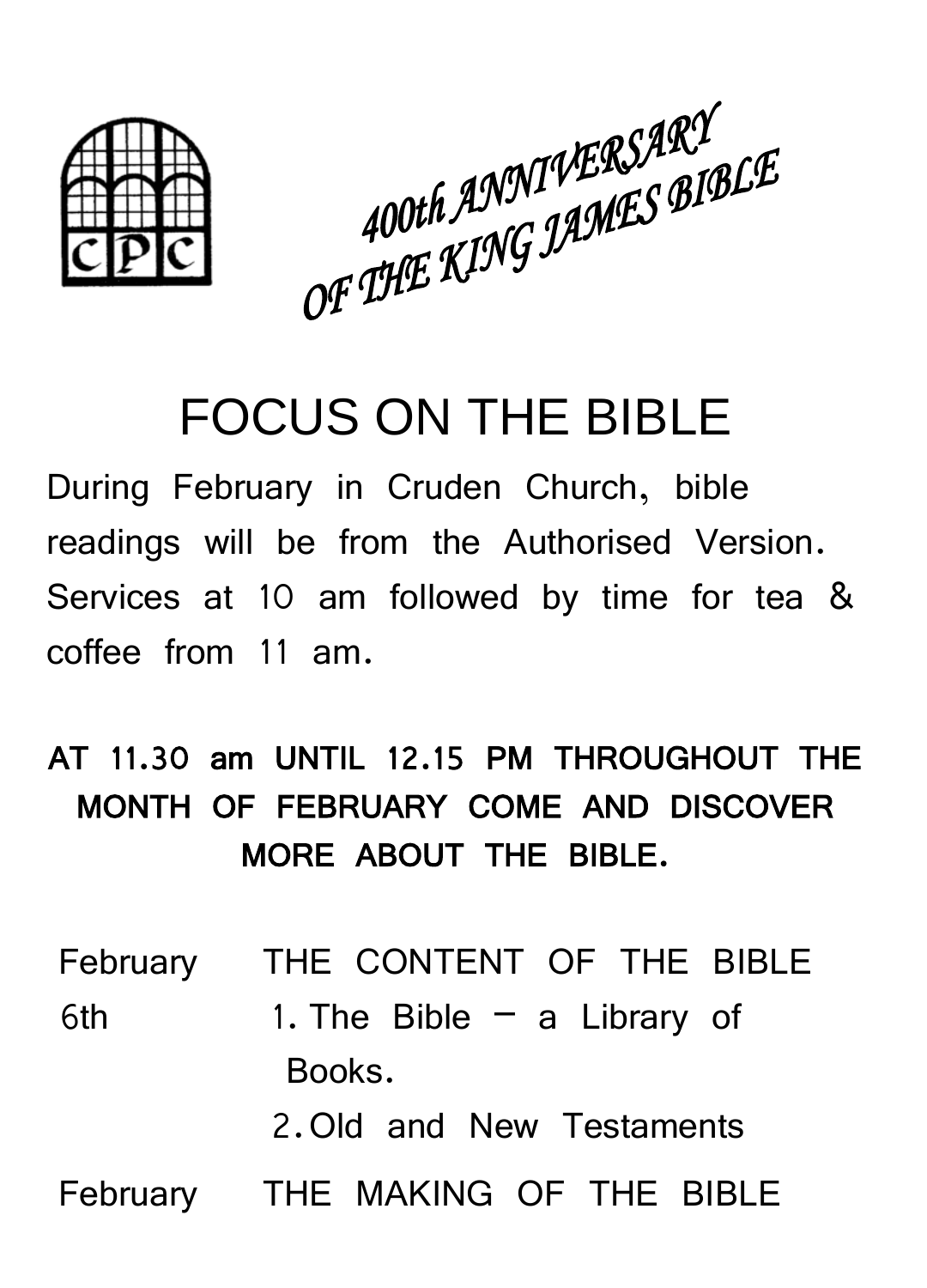| 13 <sub>th</sub> | 1. How the books were written        |  |  |
|------------------|--------------------------------------|--|--|
|                  | 2. How and why the books             |  |  |
|                  | were included                        |  |  |
| February         | THE TRANSLATING OF THE               |  |  |
| 20th             | <b>BIBLE</b>                         |  |  |
|                  | 1. How it came to be                 |  |  |
|                  | translated by saints and<br>martyrs. |  |  |
|                  | 2. From King James to the            |  |  |
|                  | Good News                            |  |  |
| 27th             | February THE VALUE OF THE BIBLE      |  |  |

# **PARISH REGISTER**

\*(denotes church member)

#### **DEATH**

\*Miss Audrey Grant, Hillview, Hatton.

### **WORLD DAY OF PRAYER Friday 4 March**

Congregational Church 7 pm The service for 2011 "HOW MANY LOAVES HAVE YOU" was prepared by Christian women of Chile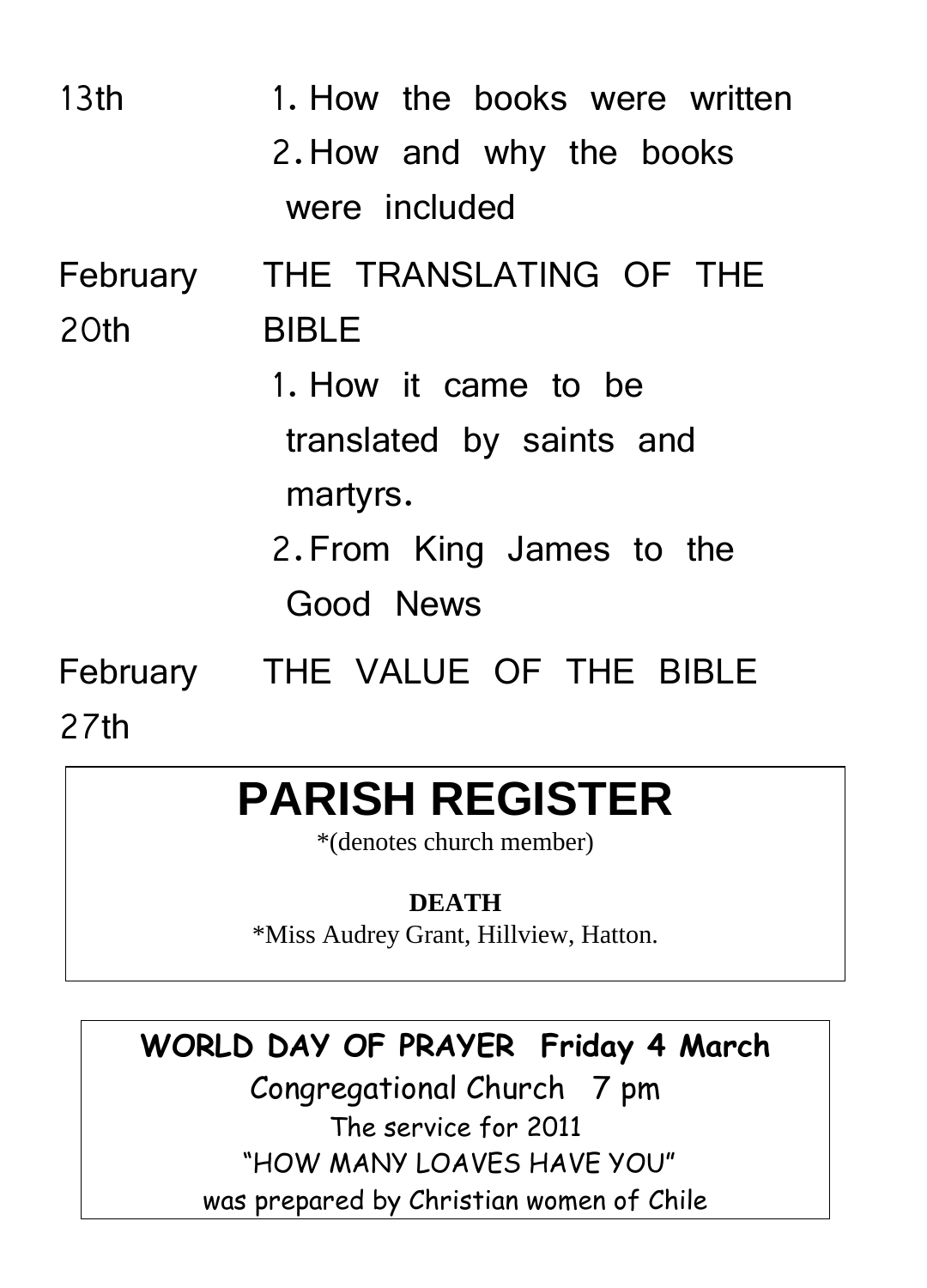### **ANNUAL STATED MEETING** CRUDEN PARISH CHURCH

**Sunday 6 March 2011**

(as part of the morning service beginning at 10 am) PRESENTATION OF ACCOUNTS

ELECTION OF MEMBERS TO SERVE ON SESSION COMMITTEES

Those using WFO envelopes should ensure they are using the current year's envelopes. It is also most helpful when people DO NOT return a batch of envelopes but put all their contents into one envelope, marking on it the total amount enclosed. **THANK YOU.**



## T H A N K S

Once again, Cruden Church is grateful to Mr Alistair Bain, Longside for agreeing to audit our church accounts this year along with Shonah Taylor.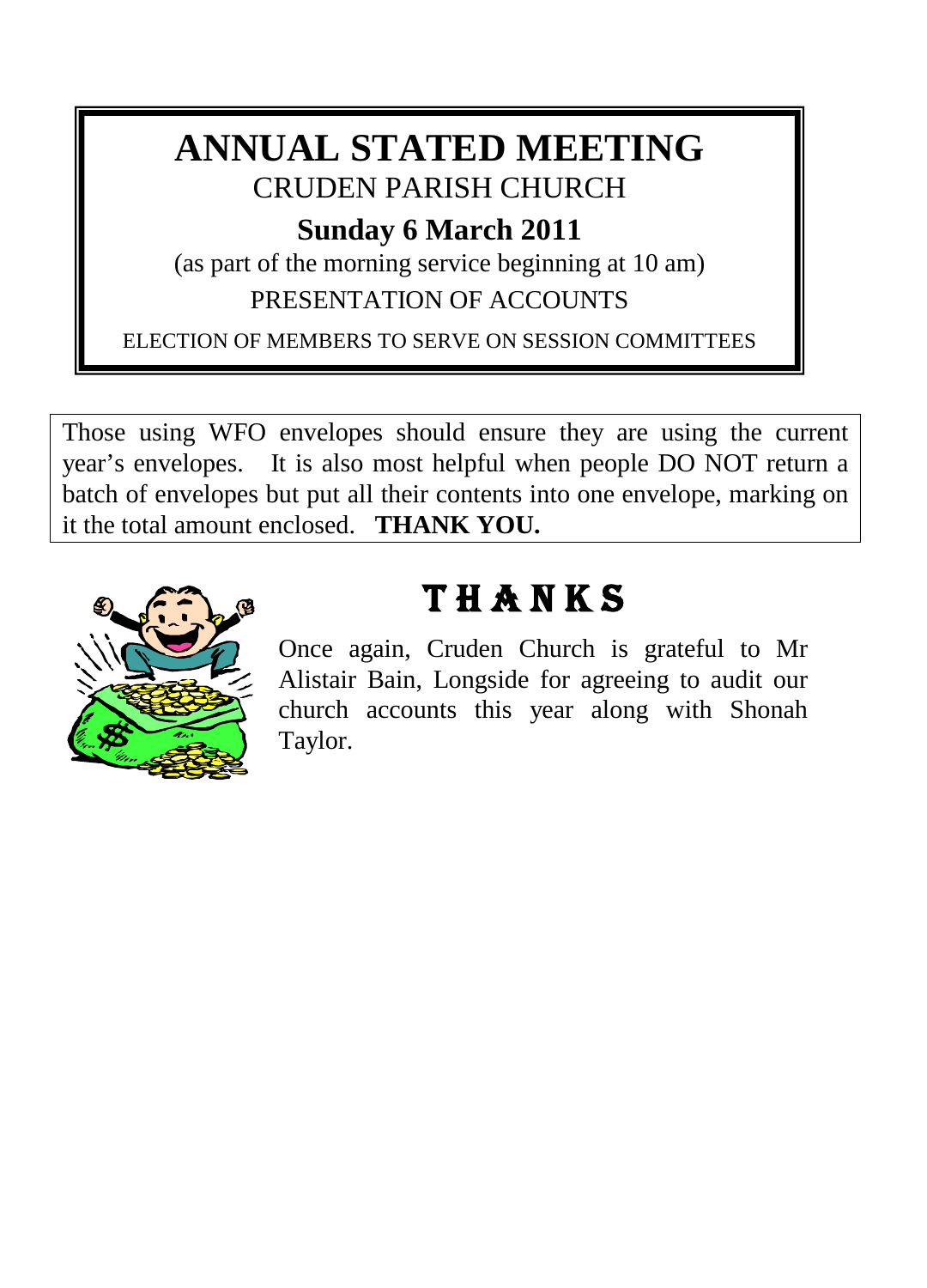### SUNDAY MORNING DUTIES 10 am

| <b>Date</b> | Door                                  | <b>Flowers</b>         | <b>Teas</b>                                      | <b>Children</b>                                                                                         |
|-------------|---------------------------------------|------------------------|--------------------------------------------------|---------------------------------------------------------------------------------------------------------|
| 6 Feb       | Shonah Taylor<br><b>Betty May</b>     | <b>Betty Forrester</b> | Margaret Adams<br>Jessie MacDonald               | Katherine Hyman<br>Maureen Reid<br>S or C Skinner<br>Joyce Fowlie<br><b>Charlotte Lamb</b>              |
| 13 Feb      | Shonah Taylor<br><b>Betty May</b>     | Muriel Cantlay         | <b>Betty Forrester</b><br><b>Elizabeth Bruce</b> | <b>NO JUNIOR</b><br><b>CHURCH</b>                                                                       |
| 20 Feb      | Muriel Cantlay<br><b>Iris Durno</b>   | <b>Elizabeth Bruce</b> | <b>NO TEAS</b>                                   | Karla Buswell<br><b>Brenda Cadger</b><br>S or C Skinner<br><b>Mary Bratton</b><br><b>Charlotte Lamb</b> |
| 27 Feb      | Muriel Cantlay<br><b>Iris Durno</b>   | Jenny McGarrol         | Norma Forman<br>Liz Carnie                       | Karla Buswell<br>Brenda Cadger<br>S or C Skinner<br>Helen Smith<br>Charlotte Lamb                       |
| 6 Mar       | Sandy Beedie<br><b>Annette Garden</b> | Iris Durno             | Dorothy Cruickshank<br>Rosemary Reid             | Katherine Hyman<br>Maureen Reid<br>S or C Skinner<br>Joyce Fowlie<br>Charlotte Lamb                     |
| 13 Mar      | Sandy Beedie<br>Annette Garden        | Lewis McKechnie        | <b>Alison Neilson</b><br><b>Sharon Clark</b>     | Karla Buswell<br><b>Brenda Cadger</b><br>S or C Skinner<br>Mary Bratton<br>Charlotte Lamb               |
| 20 Mar      | Muriel Cantlay<br>Iris Durno          | <b>Beatrice Fawkes</b> | <b>Betty Morris</b><br>Kathleen Craig            | Karla Buswell<br><b>Brenda Cadger</b><br>S or C Skinner<br>Helen Smith<br>Charlotte Lamb                |
| 27 Mar      | Muriel Cantlay<br><b>Iris Durno</b>   | Jean Beedie            | Doreen Buchan<br><b>Iris Durno</b>               | Katherine Hyman<br>Maureen Reid<br>S or C Skinner<br>Joyce Fowlie<br><b>Charlotte Lamb</b>              |

#### Link Word Quiz

The link word Quiz in aid of the 2010/2011 Property Project raised £163.50. Prize winners were 1st - I Whyte, St Combs, 2nd equal - C Paul, Cruden Bay, H McBeath, Peterhead and P Craig, St Fergus. Thanks to all who bought and sold quiz sheets. *Wilma Moir*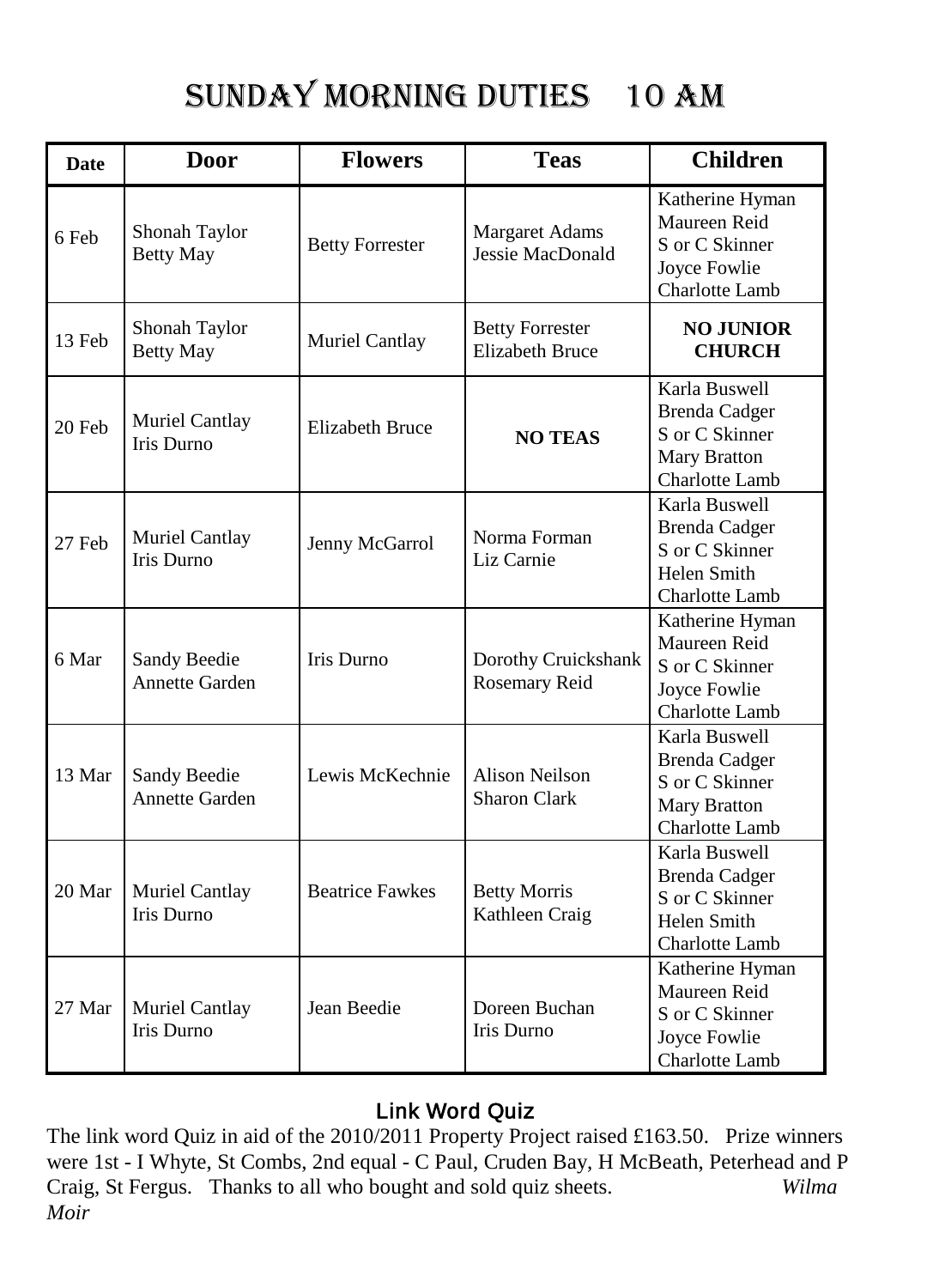## Watch And Talk Group **10 January 2011**

#### **MISSION AVIATION FELLOWSHIP (MAF)**

I have recently joined the MAF team of area representatives and the Watch and Talk group invited me to give them an insight to the work of MAF.

MAF is a Christian agency whose mission is to fly light aircraft in developing countries so that people in remote areas can receive the help that they need. Vital to the work of MAF is its relationship with its partners, such as the Church of Scotland Guild who presently is supporting work in Madagascar. The list, which extends to over 1,000, includes many well known names; Christian Aid and Oxfam to name two.

In over 60 years of operation MAF has gained much experience and now operates in 38 countries of the developing world with a fleet of 130 aircraft. In these countries infrastructure is at best poor and often nonexistent and to fly over difficult terrain is often the only solution and in many instances is a case of life and death.

Cargoes can be almost anything. Broadly speaking they can be categorised as follows; health care, medical care, famine relief, evacuations, education, construction, disaster relief and evangelism. Examples of some of these are; flying medical and health staff to remote areas to conduct all types of clinics -often this is the only access people have to health facilities - and supporting teachers in remote isolated schools by providing them with essential equipment.

MAF has vast experience in dealing with disaster relief and has been greatly involved in Haiti during the last year, flying the extra mile to help those most in need. In many areas of the world there are no emergency services, and, to many, hope has wings.

As a Christian organisation, MAF supports pastors in remote villages to establish Christian churches and often the church goes on to be the centre of the community.

Sudan was the first country that MAF flew in and it is still there today. Over that time Sudan has had a troubled history and is again back at a crossroads. At the time of our meeting there was a referendum taking place to decide whether Sudan should remain united or split into two countries.

We can only hope that the will of the people is heard and recorded properly. There are however huge tensions in the country and we can only pray that the United Nations can keep the situation under control.

*Robert Esson*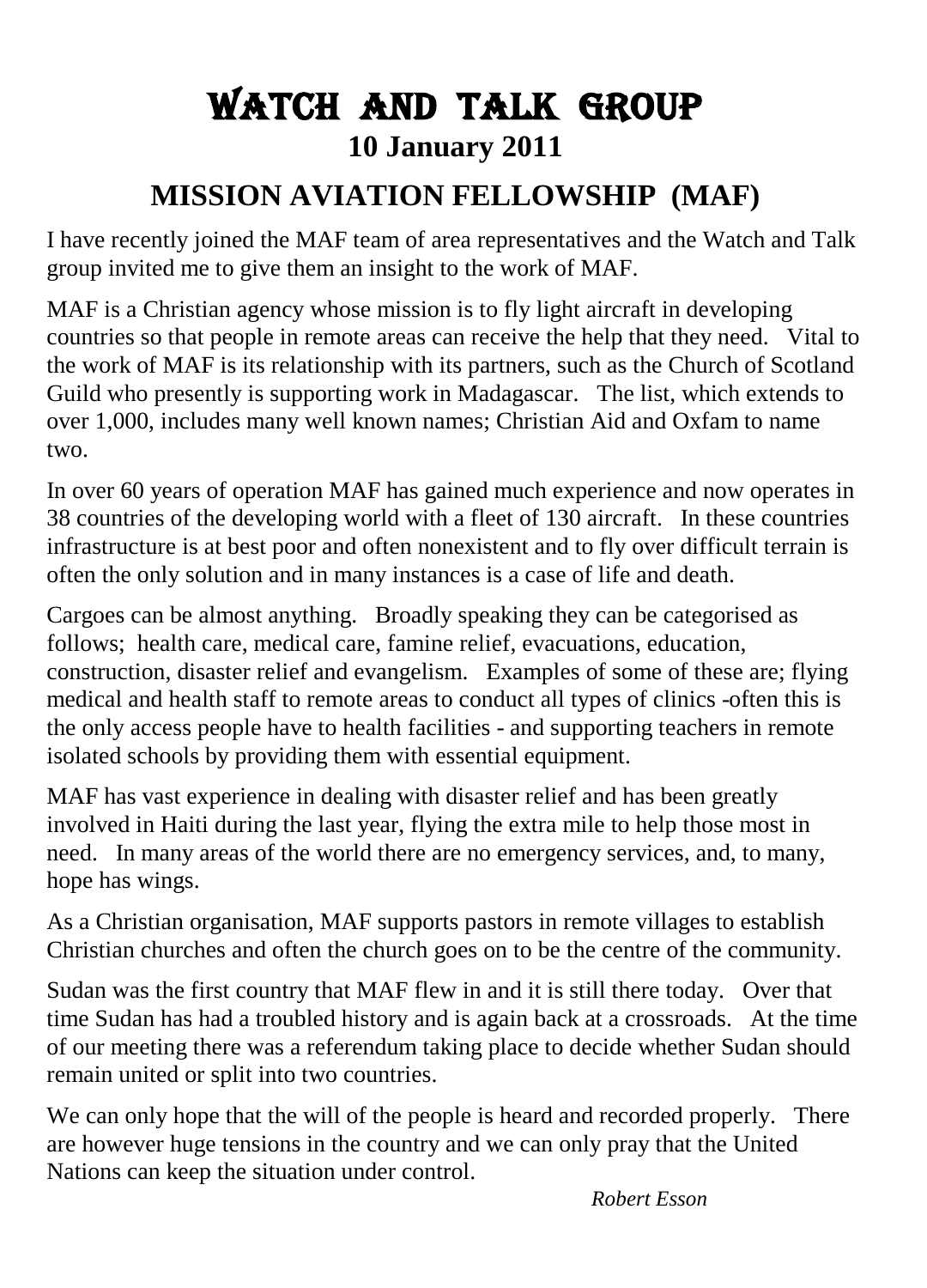

to **Mrs Bessie Sandison, 44 Slains Crescent, Cruden Bay** who will be celebrating her 90th Birthday this month.

to **Mr Jenny McCarrol, 3 Ward Street, Cruden Bay,** who will be celebrating her 80th Birthday this month.

The minister would welcome, in writing please, any news for this feature in the Bulletin

## **FAIRTRADE FORTNIGHT 2011**

#### **28 February - 13 March**

Once again we will be encouraged to think about TEA but adding a touch of sweetness as we hear the story of how Traidcraft is helping beekeepers all over the developing world.

Our service on 6 March will focus on Fairtrade Fortnight after we have completed the Annual Stated Meeting of the congregation.

### **Cruden Church Bookstall**

To coincide with our focus on the bible (see a previous page) there will be a bookstall in the hall on the 6 and 13 February and in the church on 20  $\blacksquare$ elewiany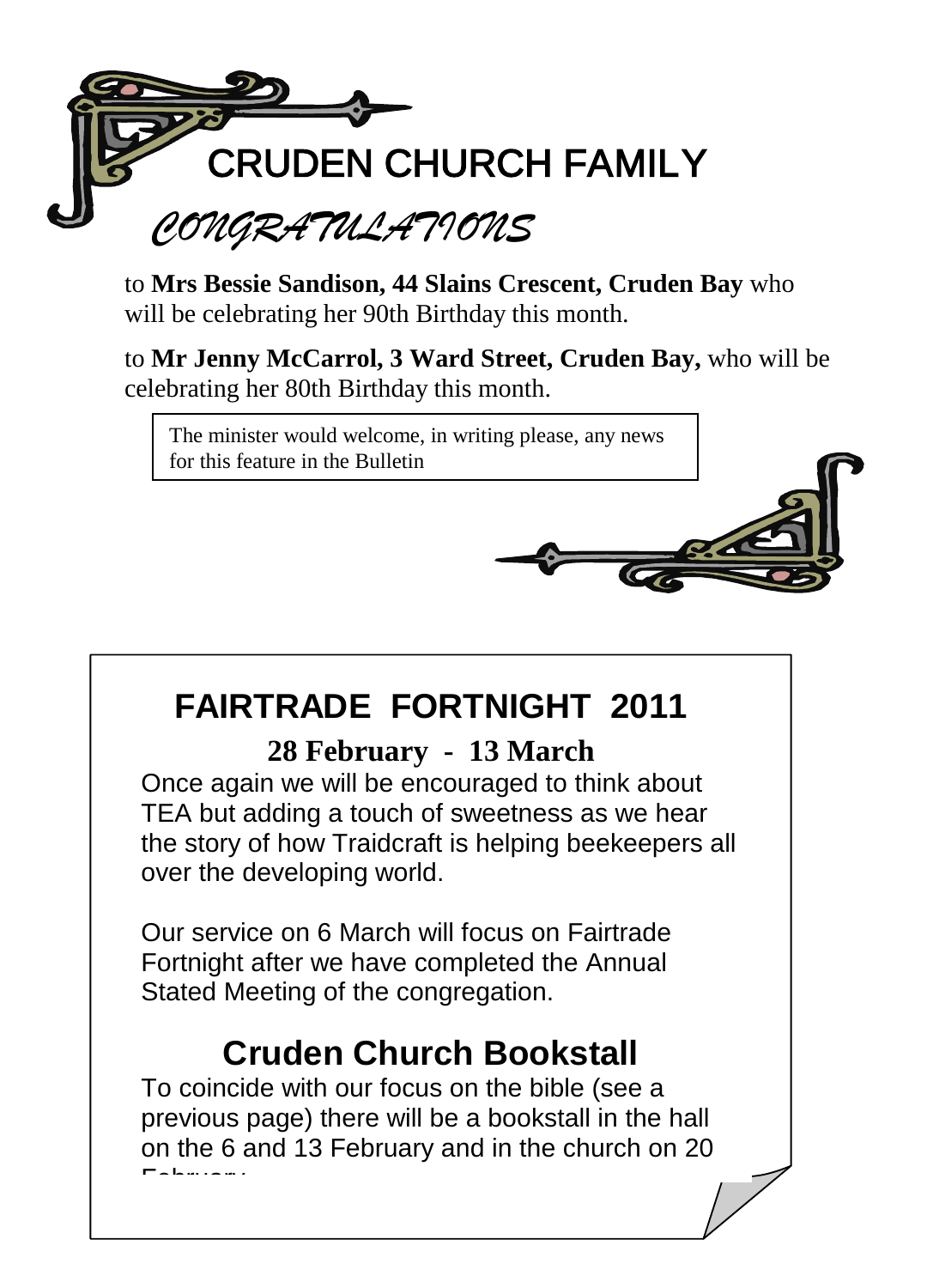# STUDY GLEANINGS

Pure religion is love in action.

*The smallest good deed is better than the grandest intention.*

Politeness is a small price to pay for the goodwill and affection of others.

*The coin of God's realm is love.*

It is better to have loved and lost than never to have loved at all.

> *He drew a circle that shut me out, But love and I had the wit to win; We drew a larger circle that took him in.*

> > Cruden Parish Church Social Evening Kilmarnock Arms Hotel, Cruden Bay Friday 25 February 2011 7.30 pm

# **'Call My Bluff'**

Tea and home-bakes to be provided. Bar drinks available. Raffle

£5 incl. the entertainment and teas.

#### **In aid of 2010/2011 Property Project**

**Please note that there is only accommodation for an audience of 40 so tickets are available on a first come, first served basis. Please do not take a ticket unless you intend to be present – you can still make a donation if you want to support the event but cannot manage to be there.**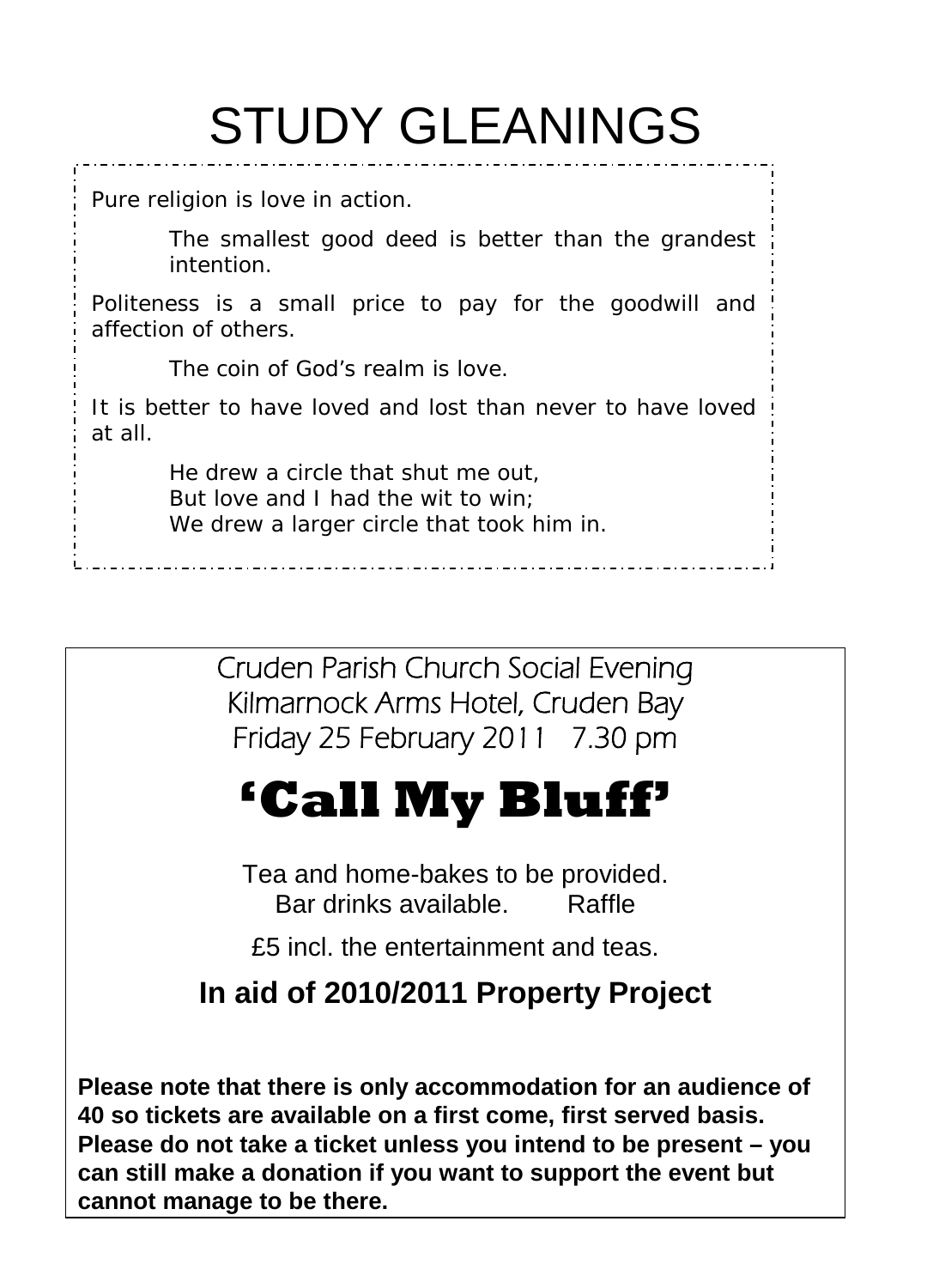## Cruden CHURCHes WALKing group

It's that time of year again when the walking group thoughts are where and when, but first we will have a planning meeting on Thursday 17 February at 7:30 in the Church Hall. Please do come along and help with ideas and suggestions for long or short walks between March and October. Everyone is welcome to join us and make this another successful year. Further information can be had from me on (01771 624280).

*Robert Petticrew*

## THE GUILD

The Christmas Dinner, this year, was held at the St Olaf Hotel, Cruden Bay. The weather never got the better of us on this occasion and 23 members attended.

The meal was lovely, and there was great excitement as the Secret Santa gifts were picked out of Santa's sack. Rosemary then got us all organised into teams, ready to take part in the Quiz and the community sing- a-long.

After the entertainment, Rosemary thanked the St Olaf staff for providing the beautiful meal. Then she wished everybody a Merry Christmas and of course a safe journey home.

The next meeting is on Monday 31 January. The speakers are Alan Gray and Keith Hewitt giving a talk on their Sahara Trek.

*Lorraine Neilson*

For the Guild meeting on Monday 28 February, the guest speaker will be the Rev Stephen Emery of Ellon Parish Church As always, you will be made most welcome at the Hall at 7.30 pm.

#### ANNUAL STEWARDSHIP CAMPAIGN

Once again, with the March Bulletin will come the annual commitment card for members. Within the first three weeks of March, these cards will be collected by a church visitor. Please show your support to the church by returning a card.

MORE DETAILS NEXT MONTH